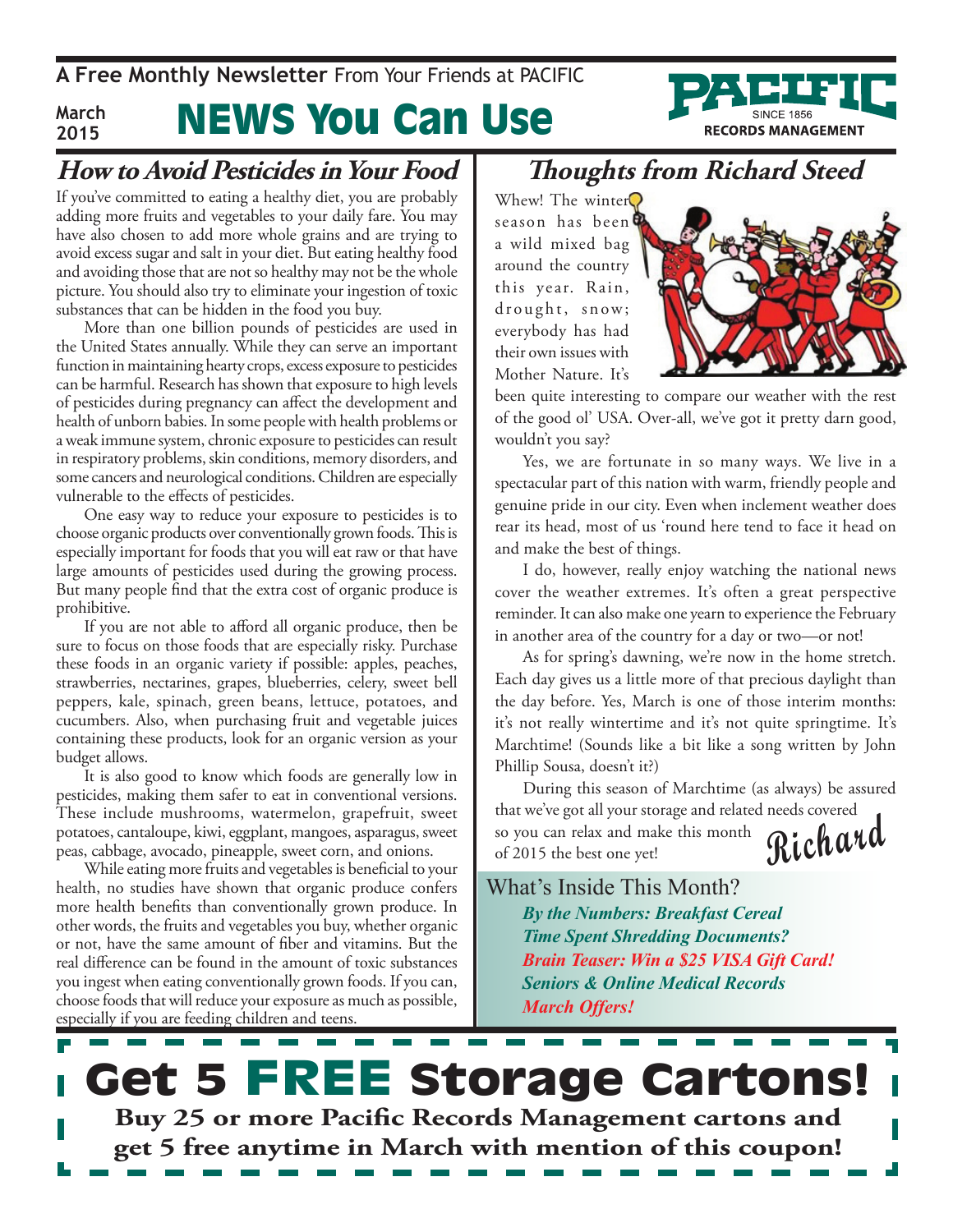## **Daylight Saving Time**

Daylight Saving Time begins Sunday, March 8. Be sure to set your clocks forward one hour. Experts also recommend using this as a reminder to change the batteries in your smoke and carbon monoxide detectors. It's a good time to reset all the breakers in your electrical box, too. Turn them off then back on to assure proper working order and to keep contacts from sticking. That way they're sure to trip when you really need them to!

## **Trivia Quiz: Board Games**

- 1. In the board game Monopoly, what is the name of the man in jail?
- 2. This kids' board game was originally called Snakes and Ladders in the U.S.
- 3. What game marked its 50th anniversary by hosting a giant game in Wembley Stadium using tile pieces that were six feet across?
- 4. The most recent version of the board game The Game of Life introduced this method of payment. What is it?
- 5. What does the Swahili word "Jenga" translate to in English?
- 6. What game was used in the Middle Ages to learn war strategy?
- 7. What are the colors of the two Rock 'em Sock 'em Robots?
- 8. Which game allows you to fire upon your opponent's war vessels?
- 9. In Candy Land, what are the playing pieces shaped as?

10. In the classic war game Risk, which is the easiest continent to defend against your opponents?

#### **Answers:**

1. Jake the Jailbird. 2. Chutes and Ladders. 3. Scrabble. 4. A credit card. 5. Build. 6. Chess. 7. Red and blue. 8. Battleship. 9. Gingerbread men. 10. Australia.

## **Guilty Conscience**

The IRS received a letter from an anonymous taxpayer. It read: Dear IRS,

Last year I cheated on my taxes. I have been unable to sleep well ever since. I am enclosing a money order for \$2,000. Hopefully that will help my guilty conscience. If I find that I still can't sleep, I will send you the balance.

Signed,

### Anonymous

## **Bumper Sticker Humor**

- A diplomat is a person who thinks twice before saying nothing.
- Never eat more than you can lift.
- The solution to a problem changes the nature of the problem.
- My opinions may have changed, but not the fact that I am right.

## **March Holidays and Events**

- 1 National Black Women in Jazz and the Arts Day
- 1 World Compliment Day
- 1-7 National Consumer Protection Week
- 2 Read Across America Day
- 2-8 Women of Aviation Worldwide Week
- 3 International Ear Care Day
- 3 National Anthem Day
- 3 Peace Corps Day
- 3 World Wildlife Day
- 4 National Grammar Day
- 5 Nametag Day
- 6 National Day of Unplugging
- 7 Genealogy Day
- 8 Daylight Saving Time Begins
- 8 International Working Women's Day
- 8 Day for Women's Rights and International Peace
- 8-14 Teen Tech Week
- 9 Fill Our Staplers Day
- 10 International Bagpipe Day
- 11 Registered Dietitian Nutritionist Day
- 12 World Kidney Day
- 14 International Fanny Pack Day
- 14 Pi Day
- 15 True Confessions Day
- 15-21 National Animal Poison Prevention Week
- 16 Freedom of Information Day
- 16-22 World Folk Tales and Fables Week
- 17 St. Patrick's Day
- 18 National Biodiesel Day
- 19 Absolutely Incredible Kid Day
- 20 First Day of Spring
- 20 International Day of Happiness
- 21 National Renewable Energy Day
- 21 World Poetry Day
- 21 World Down Syndrome Day
- 22 World Water Day
- 22-28 Root Canal Awareness Week
- 23 World Meteorological Day
- 24 World Tuberculosis Day
- 25 National Medal of Honor Day
- 25 Pecan Day
- 25 Tolkien Reading Day
- 26 Legal Assistants Day
- 26 Make Up Your Own Holiday Day
- 29 National Mom and Pop Business Owners Day
- 30 World Bipolar Day
- 31 Day before April Fools Day -- Get Ready!

#### **March is also . . .**

Developmental Disabilities Awareness Month International Ideas Month

The material contained in this newsletter is for informational purposes only and is based upon sources believed to be reliable and authoritative; however, it has not been independently verified by us. This newsletter should not be construed as offering professional advice. For guidance on a specific matter, please consult a qualified professional.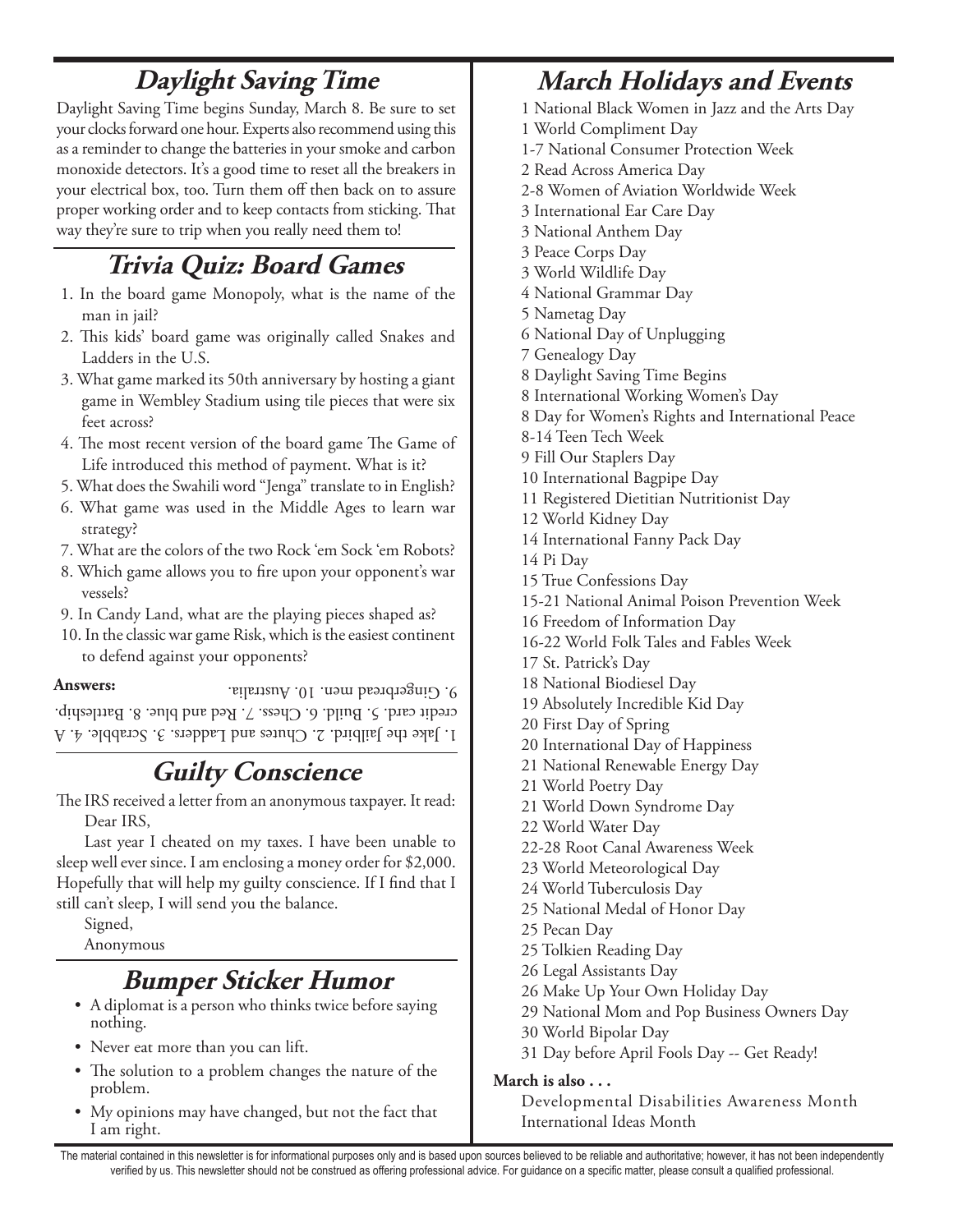# **PacBlog**

## **The Process & Importance of Destroying Confidential Business Assets**

PacBlog is the monthly web log of Pacific Records Storage To read this month's installment, please click the title below.

[http://pacific-records.com/the-process-and-importance-of](http://pacific-records.com/the-process-and-importance-of-destroying-confidential-business-assets)[destroying-confidential-business-assets](http://pacific-records.com/the-process-and-importance-of-destroying-confidential-business-assets)

You may also access the PacBlog at the URL below. There you will find this month's installment along with archives of previous installments.

**http://pacific-records.com/category/pacnews**

## **Have A Question For Us?**

We love to hear from all our good friends and clients who enjoy reading our monthly newsletter. If you have a question related to off-site document storage, shredding, media vaulting, or document imaging, please feel free to give us a call or send us an email.

**(888) 893-6054 or info@pacific-records.com**

### **Do You Want To Win A \$25 VISA Gift Card?**



Each month we'll give you a new challenge of some type. All those who reply with a correct

answer are eligible to win. At the end of the month we'll draw a lucky name.

Here is this month's challenge:

What should you give a sick lemon? **Last Month's Answer to:** *What number divided in half is zero?*

Email your answer to **info@pacific-records.com Last month's Winner: April M. Armendariz Dowling Aaron 8**

# **Quick Tips: Cars**

The best way to keep your tires in good shape is to simply drive carefully. Obey posted speed limits and avoid fast starts and sharp turns. Avoid potholes and other hazards on the road. Take care when parking so that your tires do not rub against tire stops or curbs.

## **By the Numbers: Breakfast Cereal**

- There are over 2.7 billion boxes of cereal sold in the United States each year.
- Ninety-two percent of American households report buying breakfast cereal at least once last year.
- More breakfast cereal is eaten on Mondays than any other day of the week.
- • Breakfast cereal ranks fourth on the list of top ten packaged goods sold in the U.S.
- • Hot cereals account for 22 percent of all breakfast cereal meals.

*Source: NPD Group*

# **Quick Tips: Green Living**

**Did you know that most utilities offer you the option of purchasing green energy? You can opt into a renewable energy source like solar or wind. For most customers, this choice only costs about \$5 more per month. Not only will you be using more renewable energy, you will also be sending a message that this option is in demand.**



"Am I Irish? Are you kidding? I was born green!"

# 3 months FREE secure Destruction service

*Get 3 months of free Secure Destruction service when you sign up for a new Secure Destruction account with a one-year agreement. Just mention this coupon! Email info@pacific-records.com for more information.*